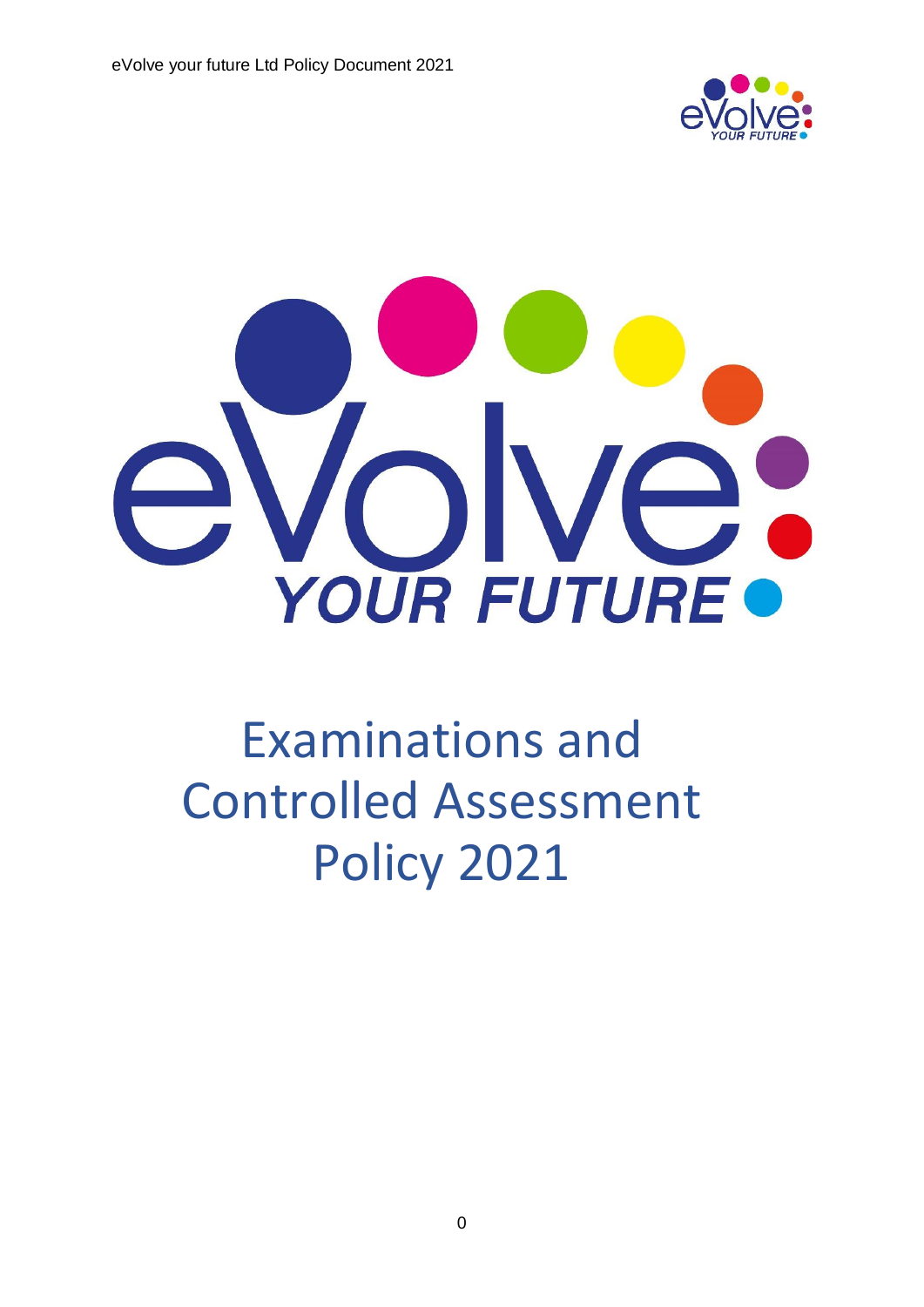

# Contents

| $\bullet$ |  |
|-----------|--|
|           |  |
| $\bullet$ |  |
|           |  |
|           |  |
| $\bullet$ |  |
|           |  |
| $\bullet$ |  |
| ٠         |  |
| $\bullet$ |  |
|           |  |
|           |  |
| ٠         |  |
|           |  |
|           |  |
|           |  |
|           |  |
|           |  |
|           |  |
|           |  |
|           |  |
|           |  |
|           |  |
|           |  |
|           |  |
|           |  |
|           |  |
|           |  |
|           |  |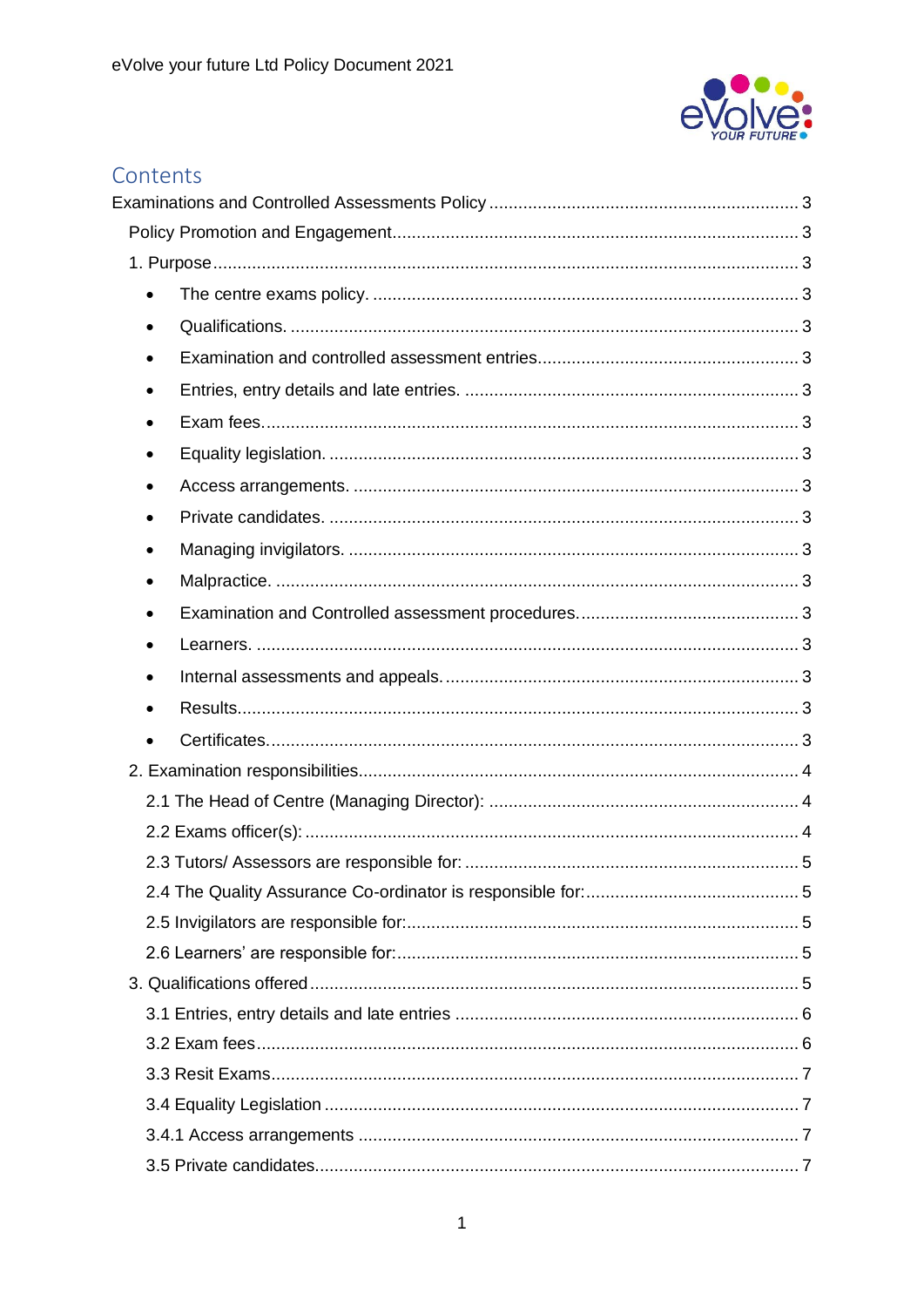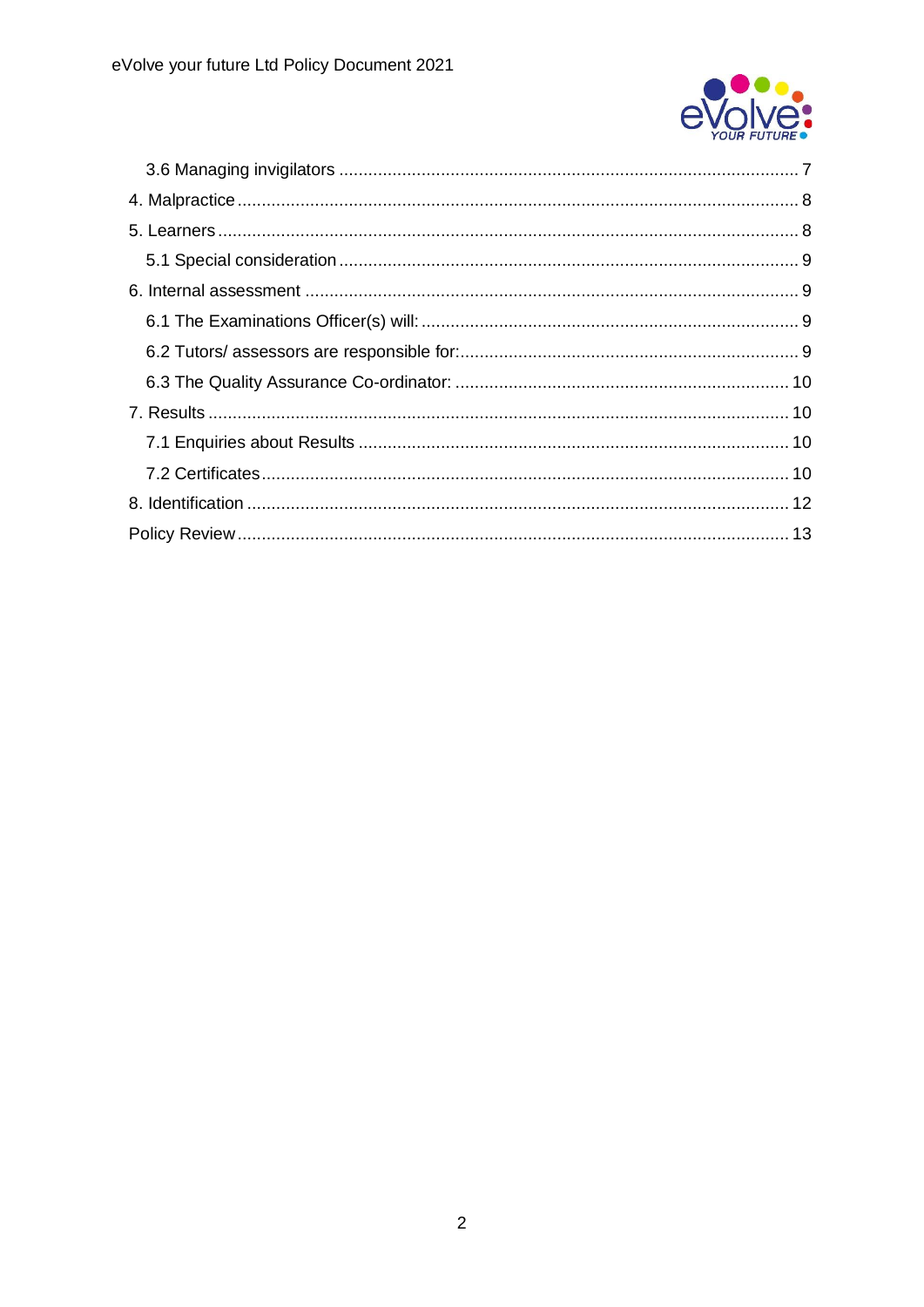

# <span id="page-3-0"></span>**Examinations and Controlled Assessments Policy**

## <span id="page-3-1"></span>**Policy Promotion and Engagement**

All staff working for eVolve your future Ltd are required to read our policy documents and sign to confirm that they have done so.

EYF policies are reviewed annually unless there is a legislative or ethical reason for change to policy during the year. All colleagues are provided with an update document detailing any changes that have occurred following the last review. Each review is dated and version controlled. These changes are discussed in Team meetings with all staff and the understanding of these updates is also confirmed by a signature sheet.

Policies are in place to ensure that the company and it's staff are compliant with statutory legislation, partner regulations and the company specific requirements.

All relevant Policies can be accessed from the eVolve your future website, found at:

#### [www.evolveyourfuture.co.uk](http://www.evolveyourfuture.co.uk/)

Learners are made aware of the availability of these policies when they are signed up to our courses.

Policies are available to partners on request.

#### <span id="page-3-2"></span>**1. Purpose**

The scope of this policy is to inform all staff, senior management team and learners how examinations and controlled assessments are carried out at 'eVolve your future' ltd. The policy will define the roles allocated to the staff and their responsibilities within their respective roles. The procedures for arranging, implementing, assessing, internally and externally verifying examinations or controlled assessments is set out in the following sections:

- <span id="page-3-3"></span>• The centre exams policy.
- <span id="page-3-4"></span>• Qualifications.
- <span id="page-3-5"></span>• Examination and controlled assessment entries.
- <span id="page-3-6"></span>• Entries, entry details and late entries.
- <span id="page-3-7"></span>• Exam fees.
- <span id="page-3-8"></span>• Equality legislation.
- <span id="page-3-9"></span>• Access arrangements.
- <span id="page-3-10"></span>• Private candidates.
- <span id="page-3-11"></span>• Managing invigilators.
- <span id="page-3-12"></span>Malpractice.
- <span id="page-3-13"></span>• Examination and Controlled assessment procedures.
- <span id="page-3-14"></span>Learners.
- <span id="page-3-15"></span>• Internal assessments and appeals.
- <span id="page-3-16"></span>• Results.
- <span id="page-3-17"></span>• Certificates.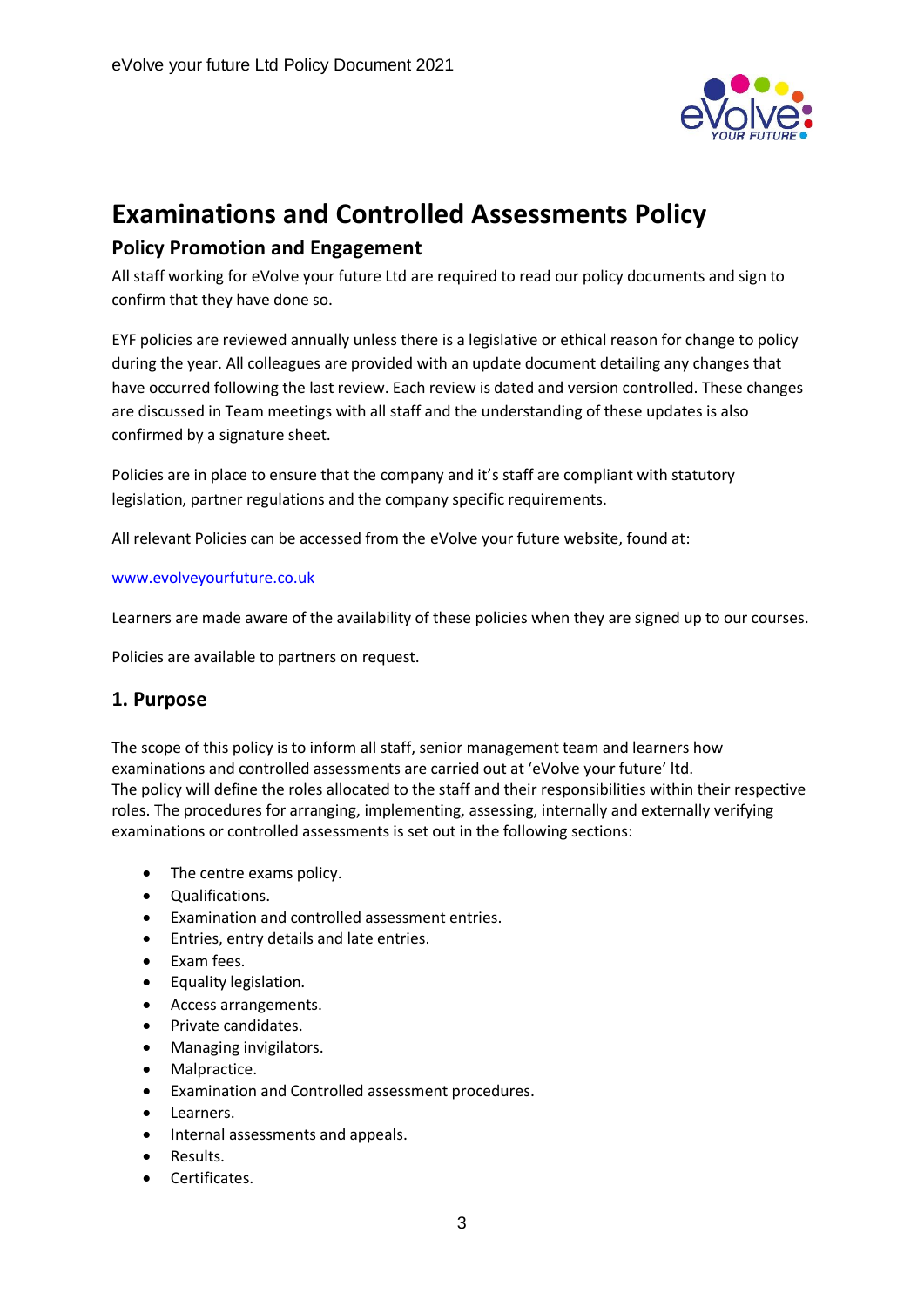

The aim and purpose of this examination and controlled assessments policy is:

- To ensure the planning and management of examinations or controlled assessments is conducted efficiently and in the best interests of learners.
- To ensure the operation of an efficient examinations and controlled assessments system with clear guidelines for all relevant staff.

It is the responsibility of everyone involved within the 'eVolve your future centre's exam processes to read, understand and implement this policy.

The examinations and controlled assessments policy will be reviewed every year. The exams policy will be reviewed by the Quality Improvement officer and Examinations Officer(s).

Where references are made to JCQ (Joint Council for Qualifications) regulations/guidelines, further details can be found at [www.jcq.org.uk.](http://www.jcq.org.uk/)

# <span id="page-4-0"></span>**2. Examination responsibilities**

<span id="page-4-1"></span>2.1 The Head of Centre (Managing Director):

- Has overall responsibility for 'eVolve your future' as an exams centre and advises on appeals and re-marks.
- Is responsible for reporting all suspected or actual incidents of malpractice refer to the JCQ document '*Suspected malpractice in examinations and assessments'*.

#### <span id="page-4-2"></span>2.2 Exams officer(s):

- Manages the administration of internal examinations and controlled assessments.
- Advises the senior management team, subject and class tutors, and other relevant support staff on examination procedures as set by the various awarding bodies.
- Checks with teaching staff/ assessors that the necessary coursework and/or controlled assessments are completed on time and in accordance with JCQ guidelines.
- Maintains systems and processes to support the timely entry of learners for their exams.
- Receives, checks and stores securely all exam papers and completed scripts and ensures that scripts are dispatched as per the guidelines.
- Administers access arrangements and makes applications for special consideration following the regulations in the JCQ publication '*A guide to the special consideration process'*, and Awarding Body guidelines.
- Organises the training and monitoring of examinations invigilators who are responsible for the conduct of examinations or controlled assessments.
- Ensures learners' and apprentices coursework / controlled assessment marks are submitted, and any other material required by the appropriate awarding bodies correctly and on schedule.
- Tracks, dispatches, and stores returned coursework / controlled assessments.
- Arranges dissemination of examination or controlled assessment results and certificates to learners and apprentices.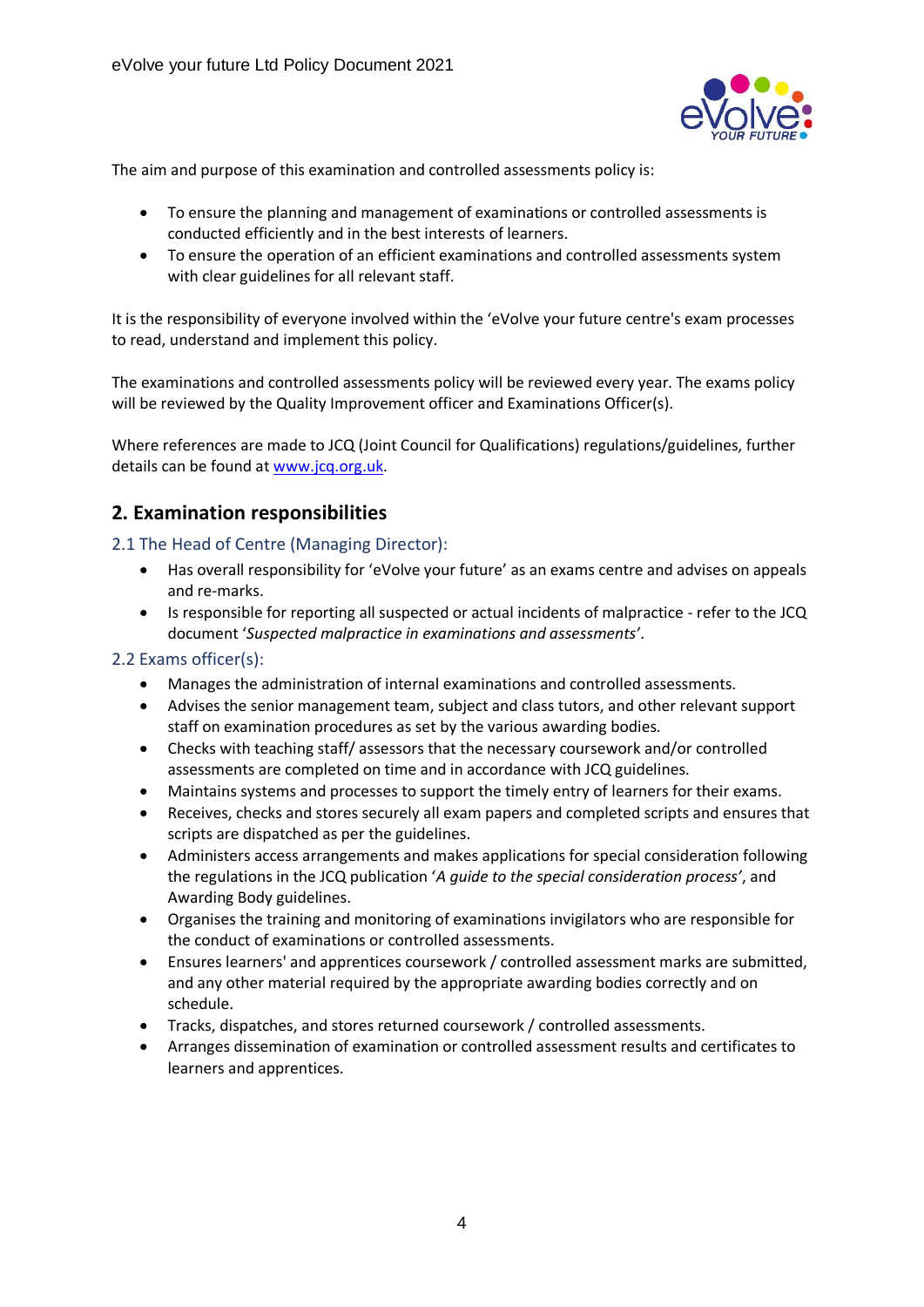

#### <span id="page-5-0"></span>2.3 Tutors/ Assessors are responsible for:

• Supplying information on entries, coursework and controlled assessments as required by the examinations officer(s).

#### <span id="page-5-1"></span>2.4 The Quality Assurance Co-ordinator is responsible for:

- special educational needs and disability (SEND) arrangements:
- Identification and testing of learners' requirements for access arrangements and notifying the examinations officer in good time so that they are able to put in place exam day arrangements.
- Process any necessary applications for approval (if required).
- Working with the examinations officer(s) to provide the access arrangements required by learners in examinations rooms.

#### <span id="page-5-2"></span>2.5 Invigilators are responsible for:

- Assisting the examinations officer(s) in the efficient running of exams according to JCQ regulations.
- Collection of examination or controlled assessment papers and other material from the examinations officer(s) before the start of the exam.
- Collection of all examination papers in the correct order at the end of the examination or controlled assessment and ensuring their return to the examinations officer(s).

#### <span id="page-5-3"></span>2.6 Learners' are responsible for:

- Confirmation and signing of their own entry papers.
- Understanding coursework/controlled assessment regulations and signing a declaration that authenticates the coursework/paper as their own.
- Ensuring they conduct themselves in all exams according to the JCQ regulations.

# <span id="page-5-4"></span>**3. Qualifications offered**

The qualifications offered under examination at this centre are decided by the Head of Centre (Managing Director).

The types of qualifications offered are in the range of business, commerce and specific industry accreditations, hosted under 'eVolve your skills academy ltd.' 'EVolve your future' also offer qualification with examination to aid employability such as functional Skills from Entry Level to Level 2, IT and vocational qualifications through apprenticeship frameworks.

The subjects offered for these qualifications in any academic year may be found in 'eVolve your future's' prospectus or similar documents for that year. If there is to be a change of specification to subject standards, examination sets or national occupational standards (for QCF (Qualifications and Credits Framework)/vocational subjects), the examinations officer(s) must be informed by the quality assurance co-ordinator and subject tutor/ assessor as soon as possible.

Informing the examinations officer(s) of changes to a specification is the responsibility of the Quality Assurance Co-ordinator and tutors of specific subjects.

Decisions on whether a learner should be entered for a particular subject will be taken by subject tutors/ assessors, in consultation with the quality assurance co-ordinator.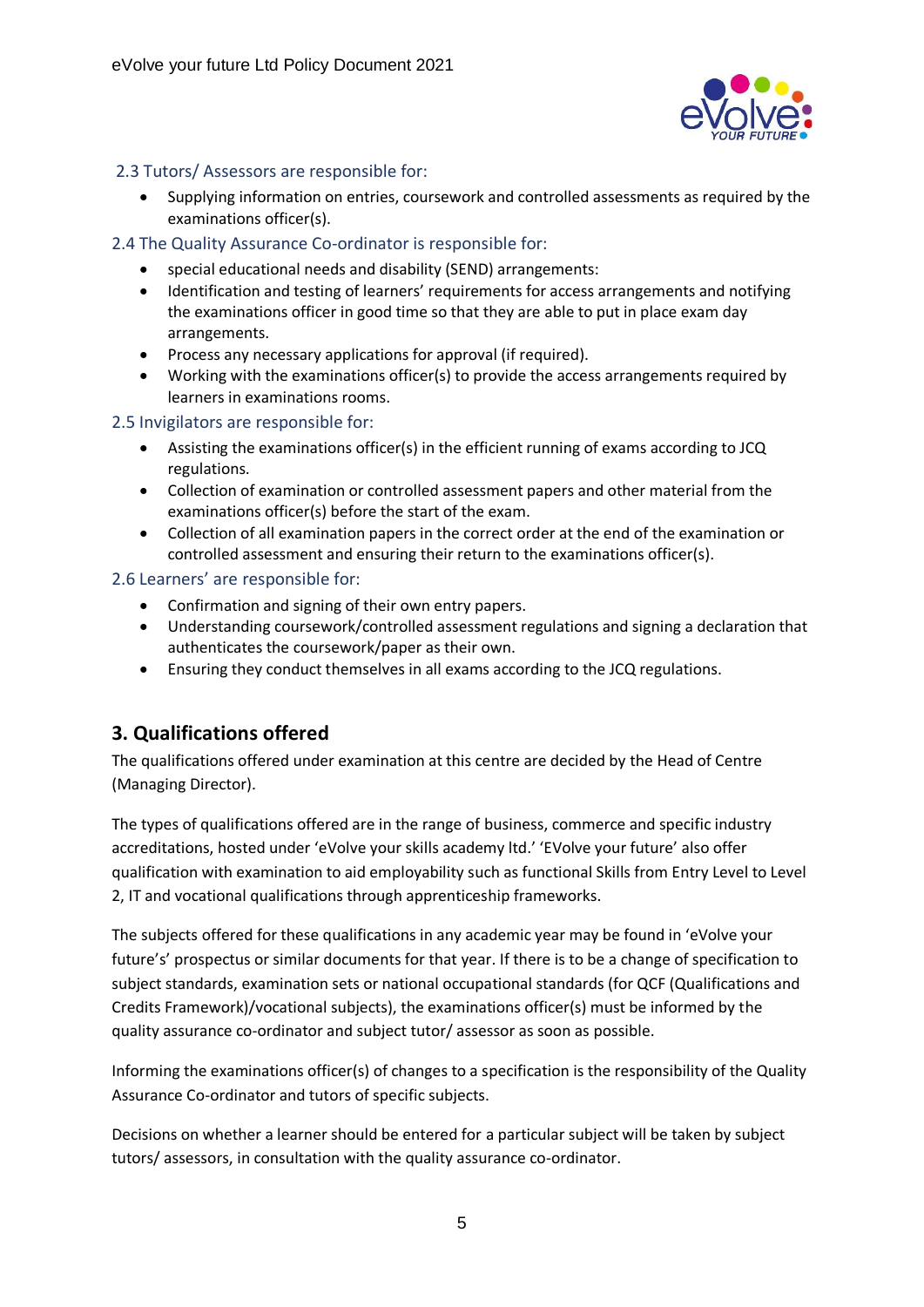

#### Examination and controlled assessment entries

All internal examinations or controlled assessments are held under exam conditions as per JCQ guidelines.

The examinations offered by 'eVolve your Future' are a mixture of on-line examinations, paperbased examination papers and controlled assessments such as 'Speaking Listening and Communication' for Functional Skills.

'eVolve your Future' offers some assessments on an 'on-demand' basis (such as ECDL). If offered, ondemand assessments can be scheduled only in windows agreed between the subject tutors/ assessors and the Quality Assurance Co-ordinator.

The on-line examinations are only accessible by tutors/ assessors with a secure log-in and password for each learner accessing the examination on-line.

#### <span id="page-6-0"></span>3.1 Entries, entry details and late entries

Learners' can request a subject entry, change of level or withdrawal through conversation with tutors/ assessors in advance of exam preparation to plan 'best time to assess' for a learner.

'eVolve your future' accepts entries from private candidates for various business and commerce subjects hosted through 'eVolve your skills academy'.

Subject tutors/assessors will provide estimated entry information to the examinations officer(s) to meet JCQ and awarding body timeframes.

Functional skills re-sits are allowed and new set(s) must be requested from the Examinations officer(s) via the usual procedures.

Re-sit decisions will be made by the subject tutor/assessor/facilitator in consultation with quality assurance co-ordinator.

#### <span id="page-6-1"></span>3.2 Exam fees

Private candidates accessing qualifications through 'eVolve your skills academy ltd.', will pay for their relevant examination fees in advance, according to the particular awarding body fees applicable. They may also be subject to registration and re-sit fees as applicable.

Learners of employability skills, apprenticeship programmes, vocational programmes or similar, will not be charged for changes of tier, withdrawals made by the proper procedures or alterations arising from administrative processes, provided these are made within the time allowed by the awarding bodies.

Functional skills entry exam fees are paid by 'eVolve your future'.

Amendment fees are paid by 'eVolve your future'.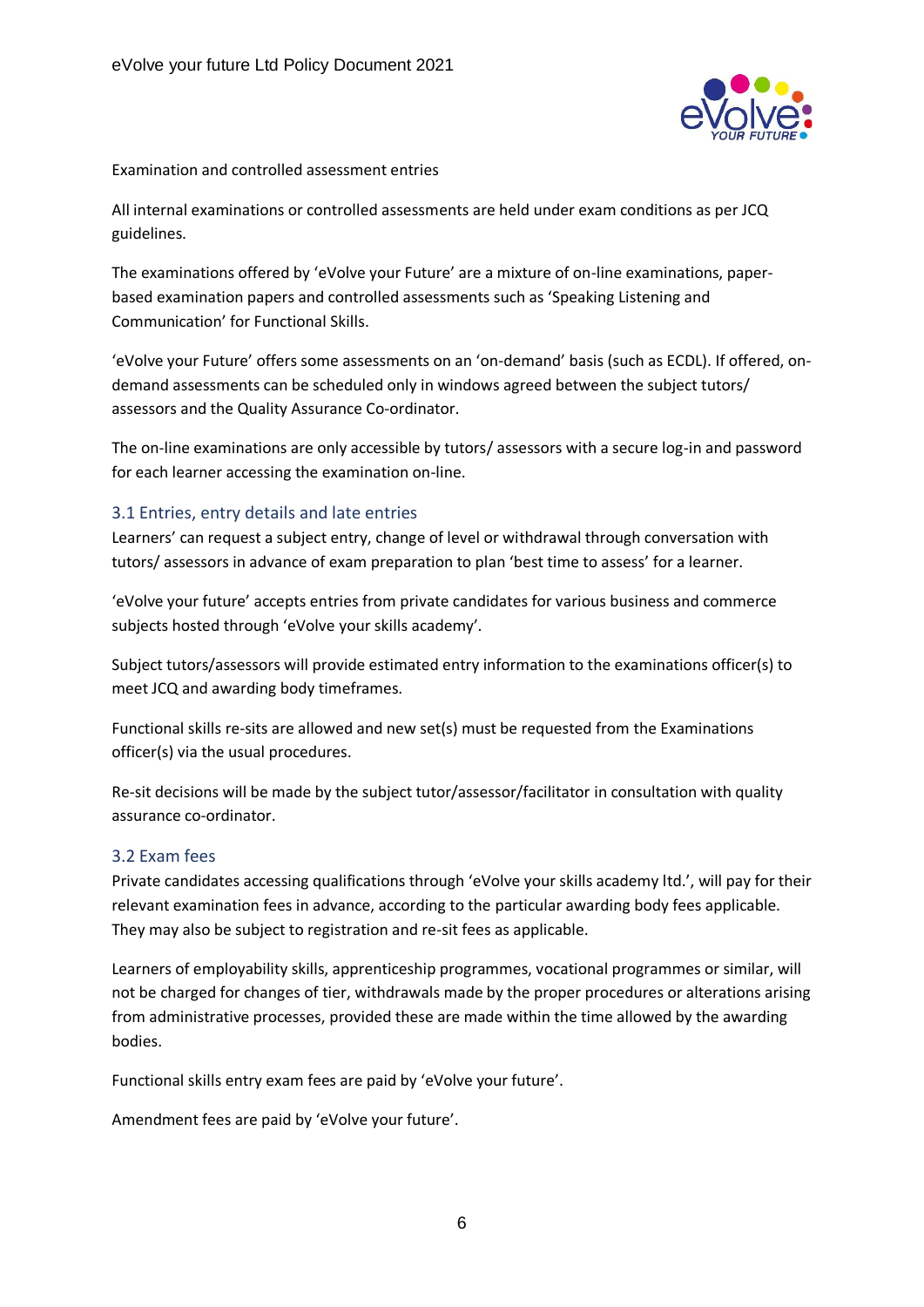

#### <span id="page-7-0"></span>3.3 Resit Exams

For any course that a student is enrolled onto under government funding, their first examination is free of charge.

If a student is required to take any resit exams these will cost an additional fee as per the relevant awarding body examination fees. The student will need to pay for their resit exams in advance of the resit exam being rebooked. Examination resit fees are non-refundable.

#### <span id="page-7-1"></span>3.4 Equality Legislation

All 'eVolve your future' staff involved in examinations and controlled assessments must ensure that they meet the requirements of any equality legislation, namely 'The Equality Act, 2010'.

'eVolve your future' will comply with the legislation, including making reasonable adjustments to the service that that they provide to learners and apprentices in accordance with requirements defined by the legislation, awarding bodies, and JCQ. This is the responsibility of the Quality Assurance Coordinator and Examinations Officer(s).

#### <span id="page-7-2"></span>3.4.1 Access arrangements

The Quality Assurance Officer will liaise with subject tutors/ assessors on learners and apprentices with special educational needs and any special arrangements that individual learners will need during the course and in any controlled assessments or examinations.

A learner's access arrangements requirement are determined by the subject tutor/ assessor in liaison with the Quality Assurance Officer.

Ensuring there is appropriate evidence for a learner's access arrangement is the responsibility of subject tutor/assessor in liaison with the Quality Assurance Officer.

Submitting completed access arrangement applications to the awarding bodies is the responsibility of the Quality Assurance Officer.

Rooming for access arrangement candidates will be arranged by the subject tutor/ assessor.

Invigilation and support for access arrangement learners and apprentices, as defined in the JCQ access arrangements regulations, will be organised by the subject tutor/ assessor.

#### <span id="page-7-3"></span>3.5 Private candidates

Managing private candidates examinations hosted under 'eVolve your skills academy ltd.' is the responsibility of the Examinations Officer(s).

#### <span id="page-7-4"></span>3.6 Managing invigilators

All employees of eVolve your future used as invigilators, will receive full training to ensure that invigilation practice meets the criteria set down by the awarding bodies and the JCQ.

Recruitment of tutors/assessors/advisers/external used as invigilators is the responsibility of the Managing Director and Head of Centre.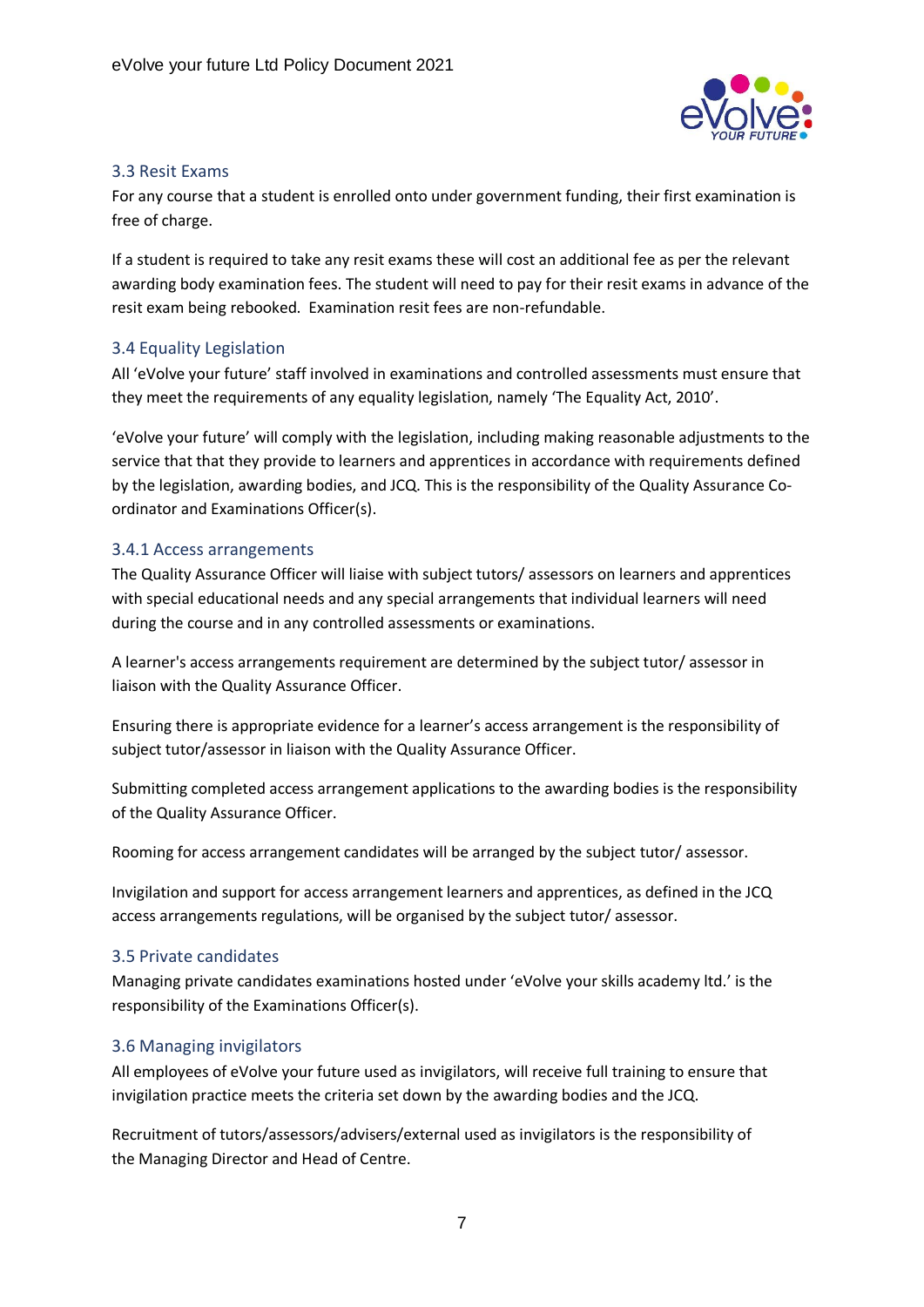

Securing the necessary Disclosure Barring Service (DBS) clearance for new invigilators is the responsibility of the Human Resources Officer.

Invigilators are given appropriate training and briefed as appropriate by the Quality Assurance Officer.

### <span id="page-8-0"></span>**4. Malpractice**

The head of centre in liaison with the Quality Assurance Officer is responsible for investigating suspected malpractice.

Examination or controlled assessment sessions

The subject tutors and assessors will start and finish all exams in accordance with JCQ guidelines and can be present at the start of the exam to assist with identification of learners if they are not invigilating themselves. Any staff present must be in accordance with the rules defined by JCQ concerning who is allowed in the exam room and what they can do.

In practical examinations or controlled assessments, subject tutors or assessors presence will be in accordance with the Awarding Body requirements and JCQ guidelines.

Examination or controlled assessment papers must not be removed from the examination room before the end of a session. Examination and controlled assessment papers must be held securely by subject tutors/ assessors after the examination or controlled assessment and returned to the examinations officer as soon as possible. The examinations officer will securely store the paper(s) in the lockable filing system where it will remain available to the Quality Assurance Co-ordinator for quality sampling checks as per policy and Awarding Body requirements.

The subject tutor/assessor may retain those papers or assessments after the examination in a secure, locked box or cupboard, for the purposes of marking and assessing the papers and providing feedback to the learner. Under NO circumstances should the learner see their original examination paper again when feedback is given.

Once marked/assessed by the tutor/assessor, the papers must be returned as soon as possible to the examinations officer and made available in the secure locked storage for the Quality Assurance Co-ordinator for Internal Quality Assurance checks. The Quality Assurance Officer must store paper examinations or controlled assessments in secure locked cabinets or cupboards for scrutiny by External Quality Assurers of Awarding Bodies or Ofqual.

# <span id="page-8-1"></span>**5. Learners**

The subject tutor/assessor will provide written information to learners and apprentices in advance of each examination as per Awarding Body guidelines on the day. A formal verbal briefing for learners may also be given by the subject tutors/assessor.

'eVolve your future's' published code of conduct, on acceptable dress and behaviour apply at all times. Learners' personal belongings remain their own responsibility and the centre accepts no liability for their loss or damage.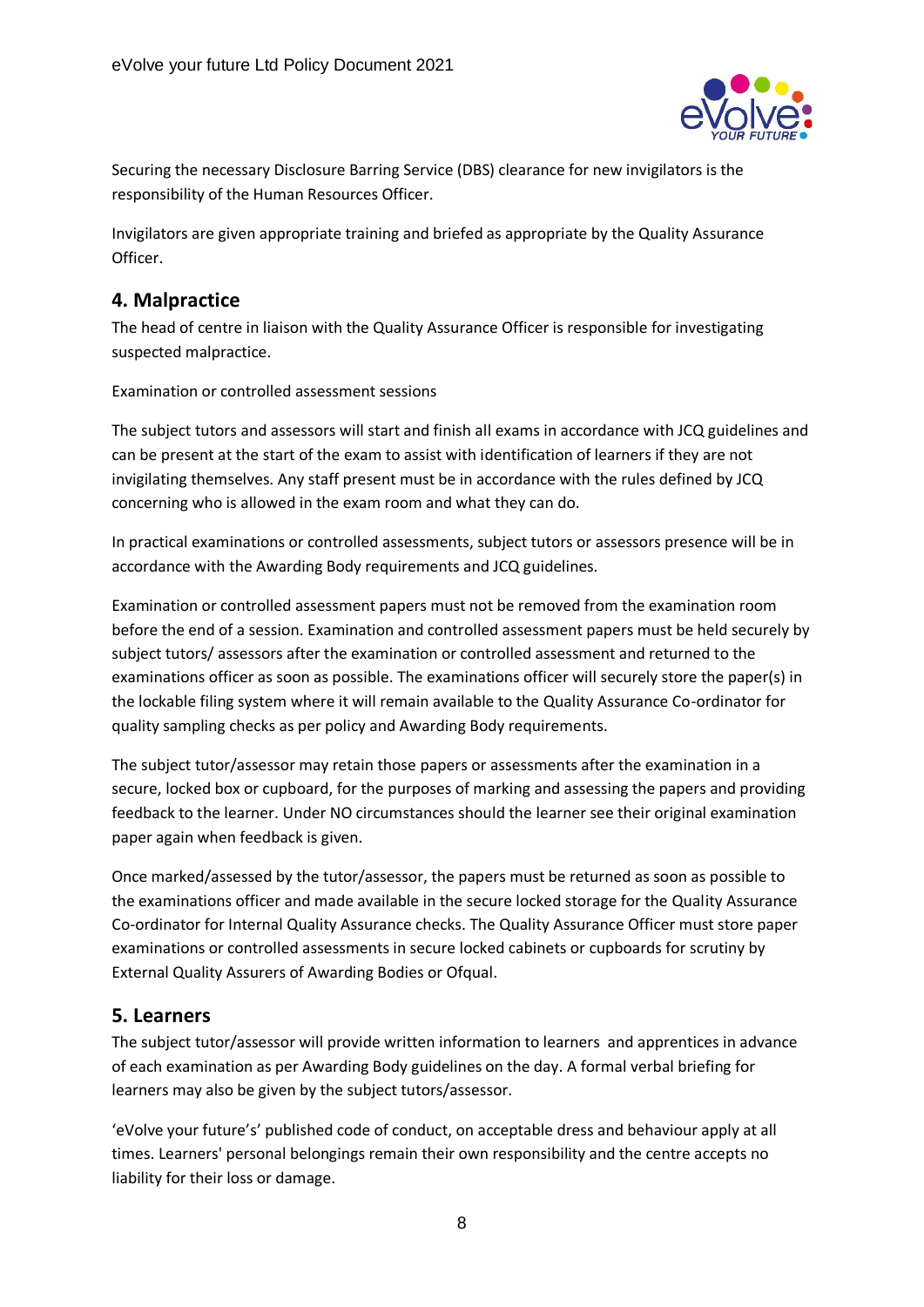

In an examination room, learners must not have access to items other than those clearly allowed in the instructions on the question paper, the stationery list, or the specification for that subject. This is particularly true of mobile phones and other electronic communication or storage devices with text or digital facilities. Any precluded items must be stored away from learners. Tutors/assessors should provide storage for electronic communication and storage devices, each labelled with the learner's name and placed in a storage box that remains with the tutor/assessor at the front of the room and away from learners' access.

Disruptive learners are dealt with in accordance with JCQ guidelines. Learners are expected to stay for the full exam time at the discretion of the Invigilator present.

Note: Learners who leave an examination room, must always be accompanied by an appropriate member of staff.

The tutor/assessor is responsible for handling late or absent learners on examination or controlled assessment day.

#### <span id="page-9-0"></span>5.1 Special consideration

Should a learner be unable to attend an examination or controlled assessment because of illness, suffer bereavement or other trauma, be ill or otherwise disadvantaged or disturbed during an exam, then it is the learner's responsibility to alert their tutor/assessor to that effect.

The learner must support any special consideration claim with appropriate evidence within five working days of the exam.

The Examinations Officer(s) will make a special consideration application to the relevant awarding body within seven days of the exam.

#### <span id="page-9-1"></span>**6. Internal assessment**

It is the duty of tutors/assessors to ensure that all paper internal assessments (controlled assessments or examination papers) are returned to the Quality Assurance Co-ordinator within five working days from the assessment, providing time for tutor/assessor marking and feedback. The marked paper/controlled assessment may be marked again for quality assurance, arranged as appropriate by the Quality Assurance Co-ordinator.

#### <span id="page-9-2"></span>6.1 The Examinations Officer(s) will:

• Assist by keeping a secure electronic record of each dispatch of papers/assessments to tutors/assessors, including the recipient details and the date and time sent.

#### <span id="page-9-3"></span>6.2 Tutors/ assessors are responsible for:

- applying the marks for all internally assessed work with the relevant Awarding Body mark schemes.
- They should provide the relevant mark scheme with the marked paper to justify awarded marks and provide this to the Quality Assurance Co-ordinator by the tutor/assessor for internal quality checks.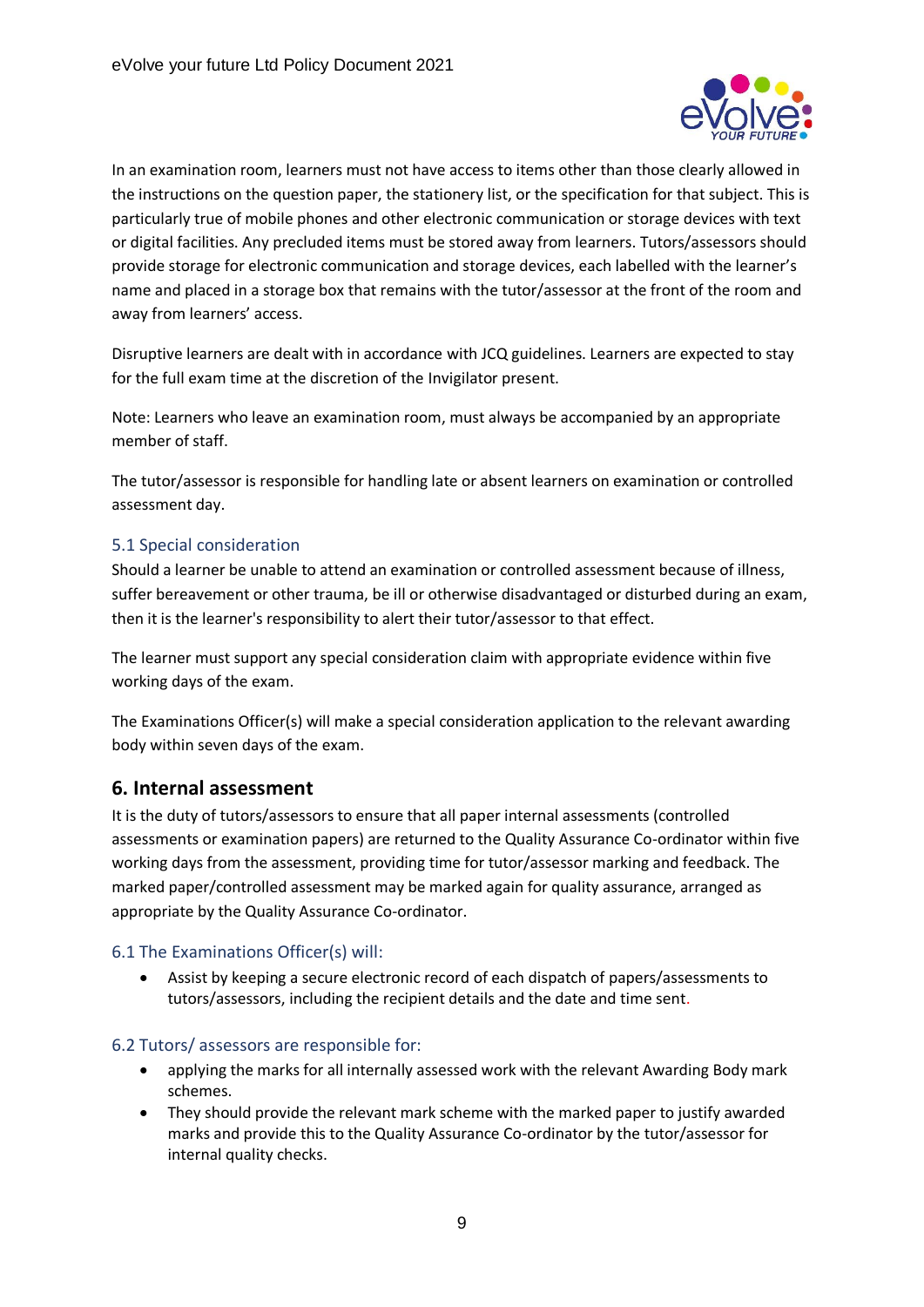

#### <span id="page-10-0"></span>6.3 The Quality Assurance Co-ordinator:

- Must be informed in writing by the tutor/assessor if a learner wishes to appeal against an assessment decision or examination grade.
- The learner will be required to put their wish to appeal in writing.
- Any appeals will be dealt with in accordance with 'eVolve your future's' Internal Appeals Procedures.

# <span id="page-10-1"></span>**7. Results**

For private learners' and apprentices accessing examinations hosted by 'eVolve your skills academy ltd.', the results will be delivered as per each awarding bodies' rules and policy.

All other learners will receive individual results, printed off from on-line assessments in person at the centre on the day (such as for functional skills examinations).

Results of paper-based examinations or controlled assessments (such as speaking, listening and communication), that need to be marked and assessed first, will be given in both written and verbal feedback, in person to the learner at an arranged date and time agreed by the subject tutor/assessor.

#### <span id="page-10-2"></span>7.1 Enquiries about Results

Learners and apprenhave the right to enquire about their results. A request for a re-mark or clerical check requires the written consent of the learner and provided to the Awarding body by the Quality assurance Co-ordinator, in writing.

A request for internally assessed work to be re-assessed may be sought by a learner or for it to be internally quality checked by the Internal Quality Assurance Co-ordinator.

The cost of enquiries about results will be paid by 'eVolve your future', (except privately paying candidates, whose examination has been hosted by the 'eVolve your skills academy ltd.').

All decisions on whether to make an application for an enquiry about results will be made by the Quality Assurance Co-ordinator.

If a learner's request for an enquiry about results is not supported, the learner may appeal and the centre will respond by following the process in its Internal Appeals Procedure (IAP) document.

All processing of enquiries about results will be the responsibility of the Quality Assurance Coordinator*,* following the JCQ guidance.

#### <span id="page-10-3"></span>7.2 Certificates

Learners and apprentices will receive their certificates via a structured set of procedures:

- When the certificates are received at the centre (signed for) from the Awarding Body, the Examinations Officer(s) will check the receipt of each, off against the securely stored electronic spreadsheet detailing entry details, results and certification.
- Each certificate will be photocopied twice and both copies and he original will be stored in a locked cabinet in alphabetical order.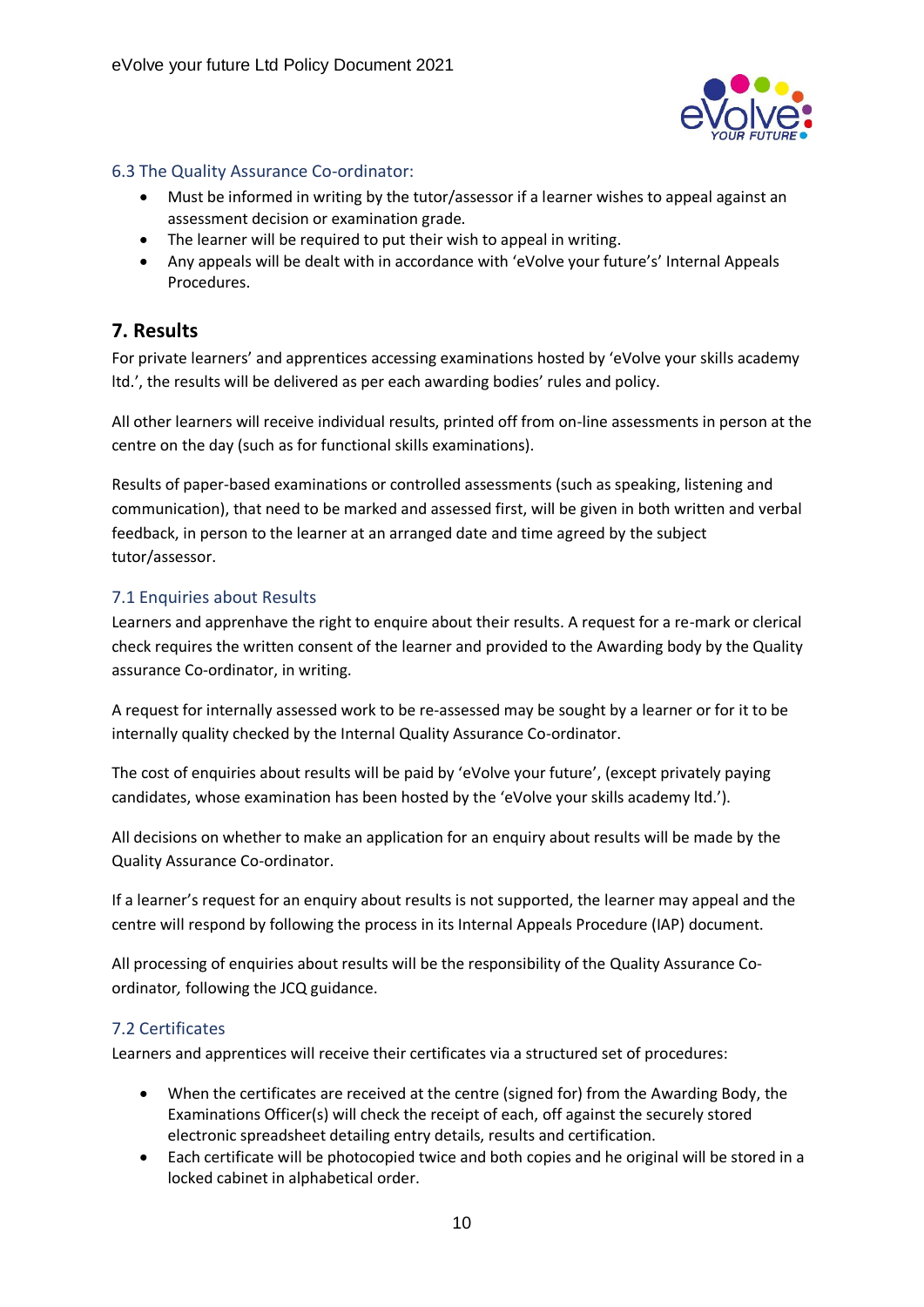

- The Examinations Officer(s) will inform the tutor/assessors that the certificates have arrived and they may inform the learner that it may be collected by the learners and apprentices and signed-for in person at the centre.
- When a learner collects the examination certificate, the original will be handed over and one photocopy should be signed and dated by the learner to show their receipt of it. This record will be kept by 'eVolve your future'.
- If a learner is distant from 'eVolve your future' head office, they may request their tutor/assessor brings it to their local centre in Kettering or Corby. In this situation, the tutor/ assessor should request the certificate from the Examinations Officer(s).
- Tutors/assessors are responsible for taking the original and one photocopy to deliver to the learner. The tutor/assessor should sign and date the remaining photocopy at head office, in the file to show they have taken it. The tutor/assessor should ask the learner to sign and date one photocopy when handing over the original. The tutor/assessor should return learner signed photocopies for file to show certificates have been delivered in person.
- In some circumstances for privately paying candidates hosted under 'eVolve your skills academy ltd.', certificates may be posted out under a traceable and recorded postal service.
- The centre retains certificates for up to five years, according to awarding body regulations.
- New certificates may not be issued by awarding organisations, without costs incurred to the learner. A transcript of results may be issued if a learner agrees to pay the costs incurred.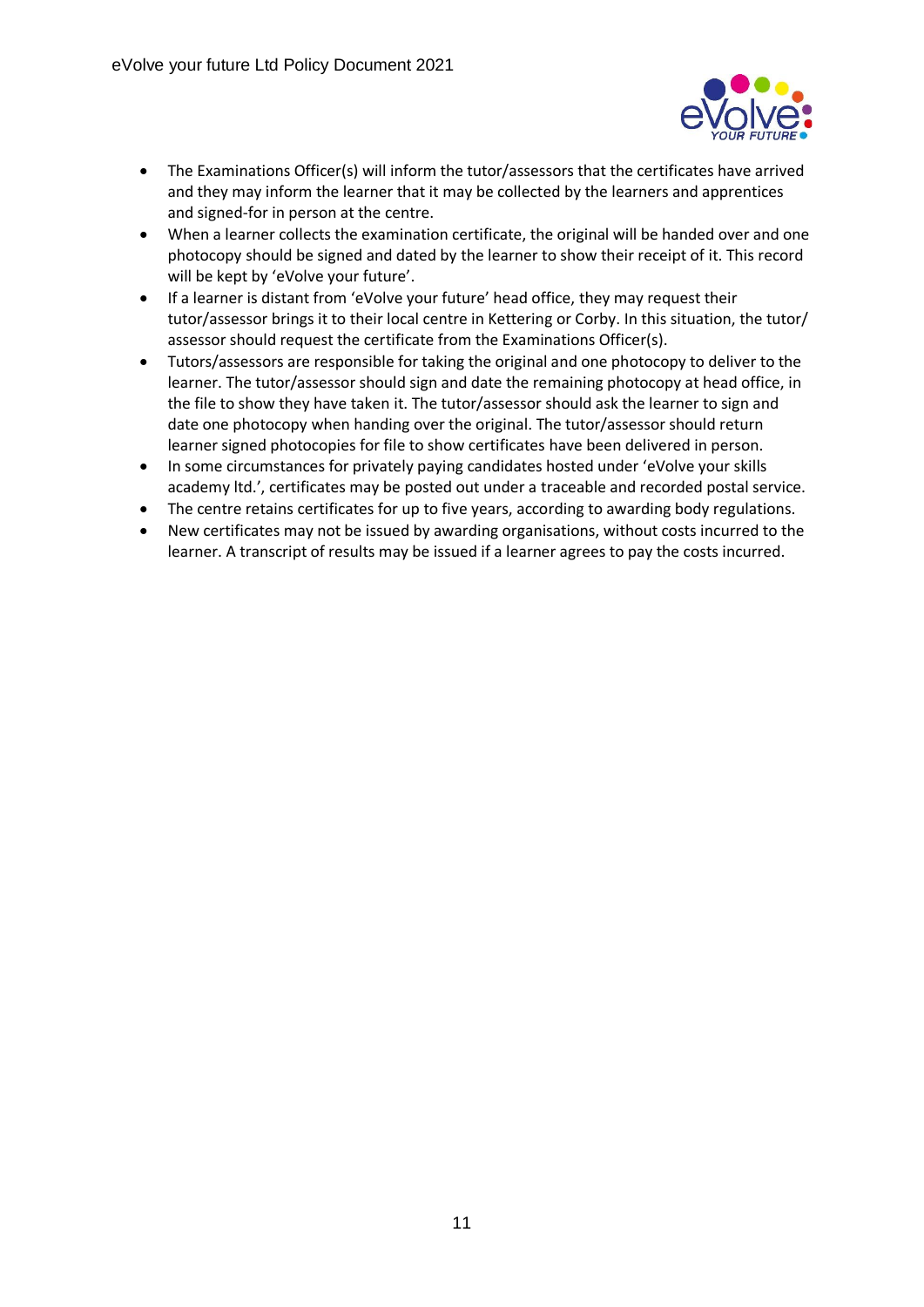

# <span id="page-12-0"></span>**8. Identification**

All Learners, except school children, must provide identification prior to registration for any qualification. Learners are required to provide either one item from List 1, or two items from List 2. Identification seen for each Learner must be recorded as this information is required for compliance and audit purposes.

| List 1 (1 item required)                                        |  |  |
|-----------------------------------------------------------------|--|--|
| Passport                                                        |  |  |
| EC identity card                                                |  |  |
| Full driver's licence with photograph                           |  |  |
| List 2 (2 items required)                                       |  |  |
| Standard acknowledgement letter (held by people seeking asylum) |  |  |
| Rent book or tenancy agreement                                  |  |  |
| Bank card: credit, charge, cheque guarantee, debit (in date)    |  |  |
| Bank or building society book                                   |  |  |
| Cheque book                                                     |  |  |
| Letter showing home address                                     |  |  |
| Full driver's licence without photograph                        |  |  |
| Benefit letter or agreement                                     |  |  |
| Services identity card                                          |  |  |
| Utility bill                                                    |  |  |
| Original birth certificate                                      |  |  |
| Marriage certificate                                            |  |  |
| Travel pass with photograph                                     |  |  |
| Any other form of identification                                |  |  |